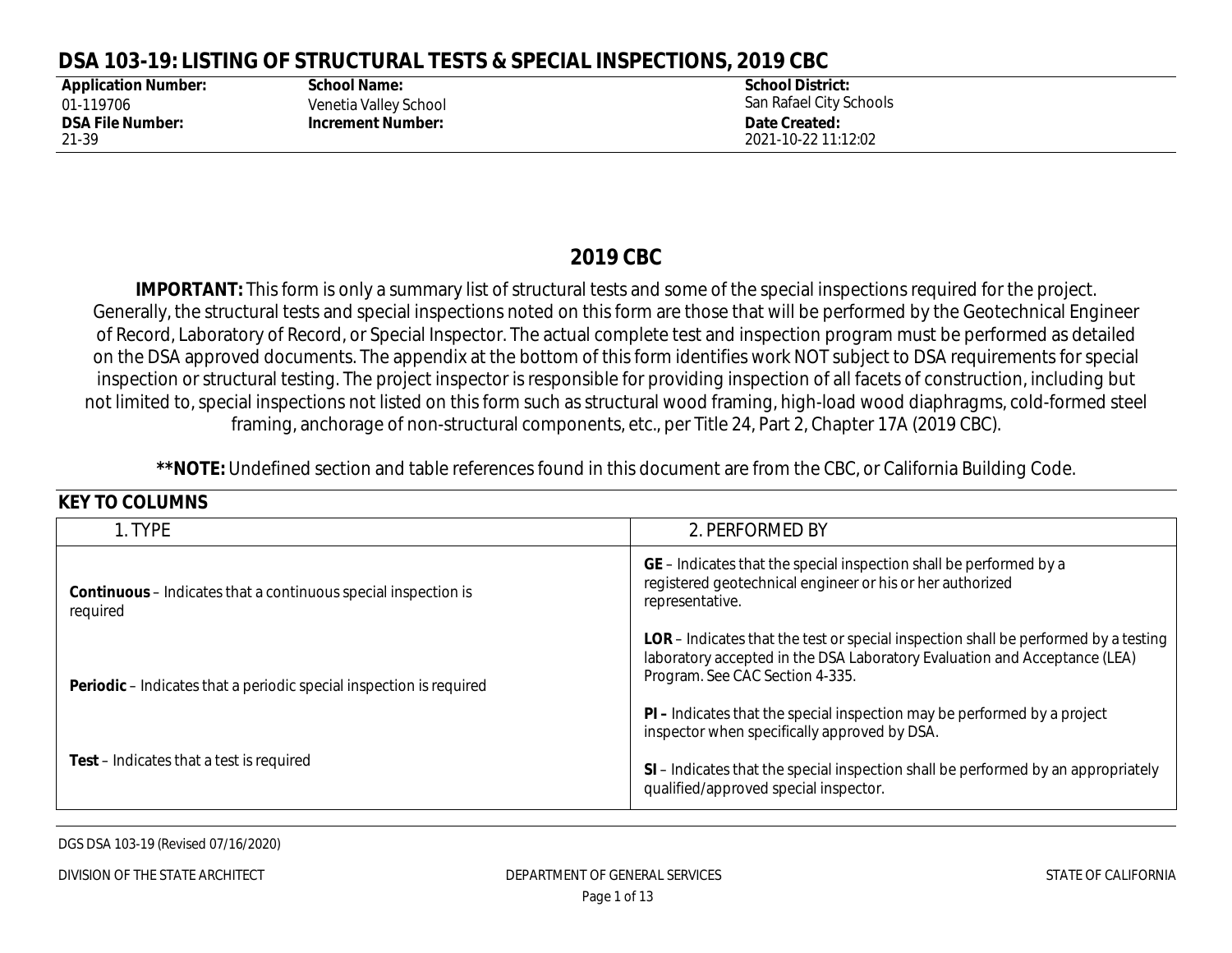| <b>Application Number:</b> |
|----------------------------|
| 01-119706                  |
| <b>DSA File Number:</b>    |
| 21-39                      |

**School Name:** Venetia Valley School **Increment Number: Date Created:** 

**School District:** San Rafael City Schools 2021-10-22 11:12:02

#### **Geotechnical Reports: Project has a geotechnical report, or CDs indicate soils special inspection is required by GE**

| . GENERAL:                                                                                                                                                                                                                                                                                                            | Table 1705A.6   |                 |                                                                                                    |  |
|-----------------------------------------------------------------------------------------------------------------------------------------------------------------------------------------------------------------------------------------------------------------------------------------------------------------------|-----------------|-----------------|----------------------------------------------------------------------------------------------------|--|
| <b>Test or Special Inspection</b>                                                                                                                                                                                                                                                                                     | Type            | Performed<br>By | Code References and Notes                                                                          |  |
| a. Verify that:<br>· Site has been prepared properly prior to placement of<br>controlled fill and/or excavations for foundations.<br>• Foundation excavations are extended to proper depth<br>and have reached proper material.<br>. Materials below footings are adequate to achieve the<br>design bearing capacity. | <b>Periodic</b> | $GE*$           | By geotechnical engineer or his or her qualified representative.<br>(See Appendix for exemptions.) |  |

| 2. SOIL COMPACTION AND FILL:                                                                                                               | Table 1705A.6     |                 |                                                                                                                                                                                                                                                                                                                                                                                                        |  |
|--------------------------------------------------------------------------------------------------------------------------------------------|-------------------|-----------------|--------------------------------------------------------------------------------------------------------------------------------------------------------------------------------------------------------------------------------------------------------------------------------------------------------------------------------------------------------------------------------------------------------|--|
| <b>Test or Special Inspection</b>                                                                                                          | <b>Type</b>       | Performed<br>By | <b>Code References and Notes</b>                                                                                                                                                                                                                                                                                                                                                                       |  |
| a. Perform classification and testing of fill materials.                                                                                   | <b>Test</b>       | $LOR*$          | Under the supervision of the geotechnical engineer.                                                                                                                                                                                                                                                                                                                                                    |  |
| <b>b.</b> Verify use of proper materials, densities and<br>inspect lift thicknesses, placement and compaction<br>during placement of fill. | <b>Continuous</b> | $GE*$           | * By geotechnical engineer or his or her qualified representative. (Refer to<br>specific items identified in the Appendix for exemptions where soils SI and<br>testing may be conducted under the supervision of a geotechnical<br>engineer or LOR's engineering manager. In such cases, the LOR's form DSA<br>291 shall satisfy the soil SI and test reporting requirements for the exempt<br>items.) |  |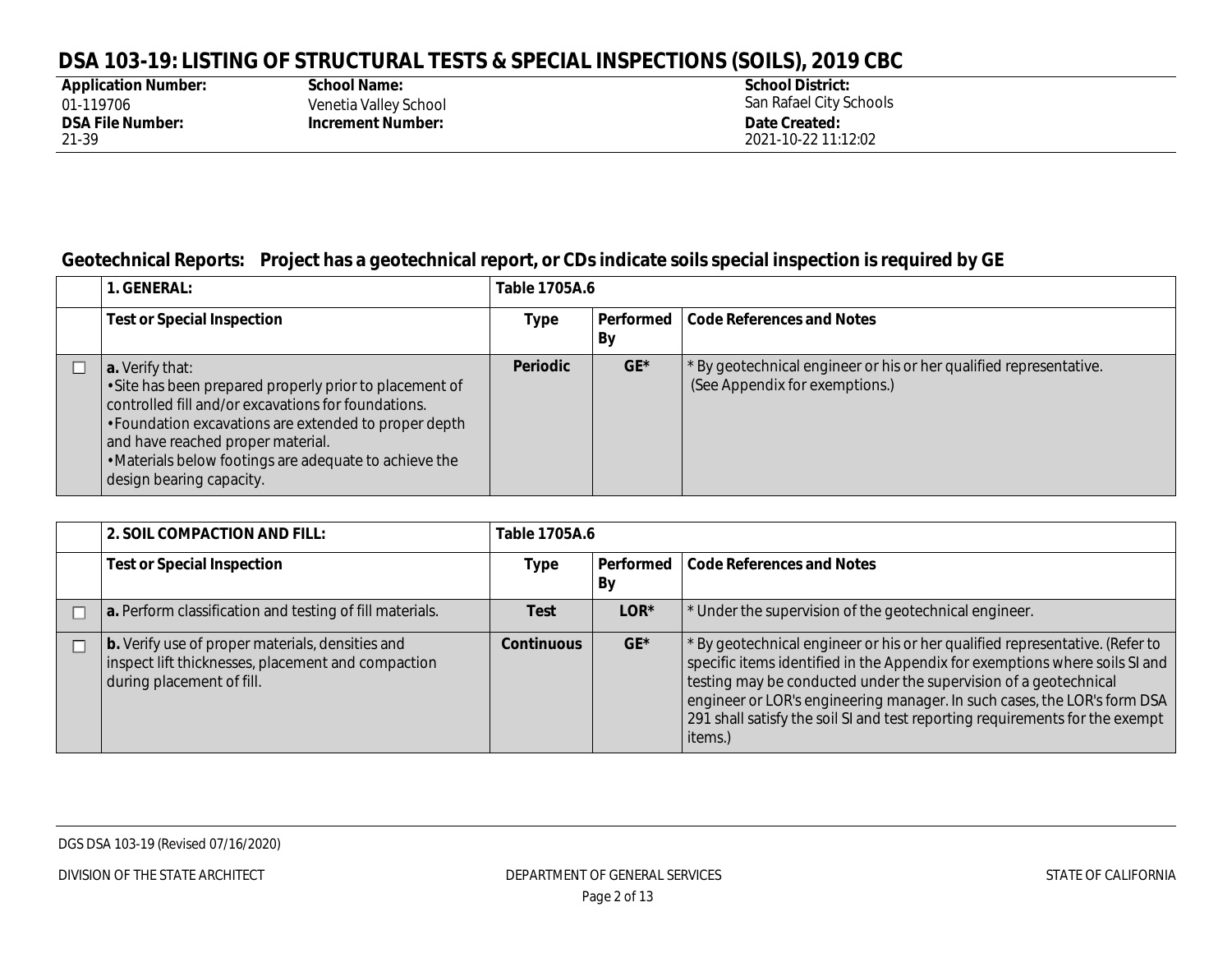| <b>Application Number:</b> |
|----------------------------|
| 01-119706                  |
| <b>DSA File Number:</b>    |
| 21-39                      |

**School Name:** Venetia Valley School **Increment Number: Date Created:** 

**School District:** San Rafael City Schools 2021-10-22 11:12:02

|  | c. Compaction testing. | <b>Test</b> | LOR* | Under the supervision of the geotechnical engineer.<br>Refer to specific items identified in the Appendix for exemptions where<br>soils testing may be conducted under the supervision of a geotechnical<br>engineer or LOR's engineering manager. In such cases, the LOR's form DSA<br>[291 shall satisfy the soil test reporting requirements for the exempt items.] |
|--|------------------------|-------------|------|------------------------------------------------------------------------------------------------------------------------------------------------------------------------------------------------------------------------------------------------------------------------------------------------------------------------------------------------------------------------|
|--|------------------------|-------------|------|------------------------------------------------------------------------------------------------------------------------------------------------------------------------------------------------------------------------------------------------------------------------------------------------------------------------------------------------------------------------|

|        | 3. DRIVEN DEEP FOUNDATIONS (PILES):                                                                                                                                                                                                                                   | Table 1705A.7                                          |                                                           |                                                                  |  |
|--------|-----------------------------------------------------------------------------------------------------------------------------------------------------------------------------------------------------------------------------------------------------------------------|--------------------------------------------------------|-----------------------------------------------------------|------------------------------------------------------------------|--|
|        | <b>Test or Special Inspection</b>                                                                                                                                                                                                                                     | Type                                                   | Performed<br><b>By</b>                                    | <b>Code References and Notes</b>                                 |  |
|        | a. Verify pile materials, sizes and lengths comply with<br>the requirements.                                                                                                                                                                                          | <b>Continuous</b>                                      | $GE*$                                                     | By geotechnical engineer or his or her qualified representative. |  |
|        | b. Determine capacities of test piles and conduct<br>additional load tests as required.                                                                                                                                                                               | <b>Test</b>                                            | LOR*                                                      | Under the supervision of the geotechnical engineer.              |  |
|        | $\vert$ c. Inspect driving operations and maintain complete<br>and accurate records for each pile.                                                                                                                                                                    | <b>Continuous</b>                                      | $GE*$                                                     | By geotechnical engineer or his or her qualified representative. |  |
| $\Box$ | d. Verify locations of piles and their plumbness,<br>confirm type and size of hammer, record number of<br>blows per foot of penetration, determine required<br>penetrations to achieve design capacity, record tip<br>and butt elevations and record any pile damage. | <b>Continuous</b>                                      | $GE*$                                                     | By geotechnical engineer or his or her qualified representative. |  |
|        | e. Steel piles.                                                                                                                                                                                                                                                       | Provide tests and inspections per STEEL section below. |                                                           |                                                                  |  |
|        | f. Concrete piles and concrete filled piles.                                                                                                                                                                                                                          |                                                        | Provide tests and inspections per CONCRETE section below. |                                                                  |  |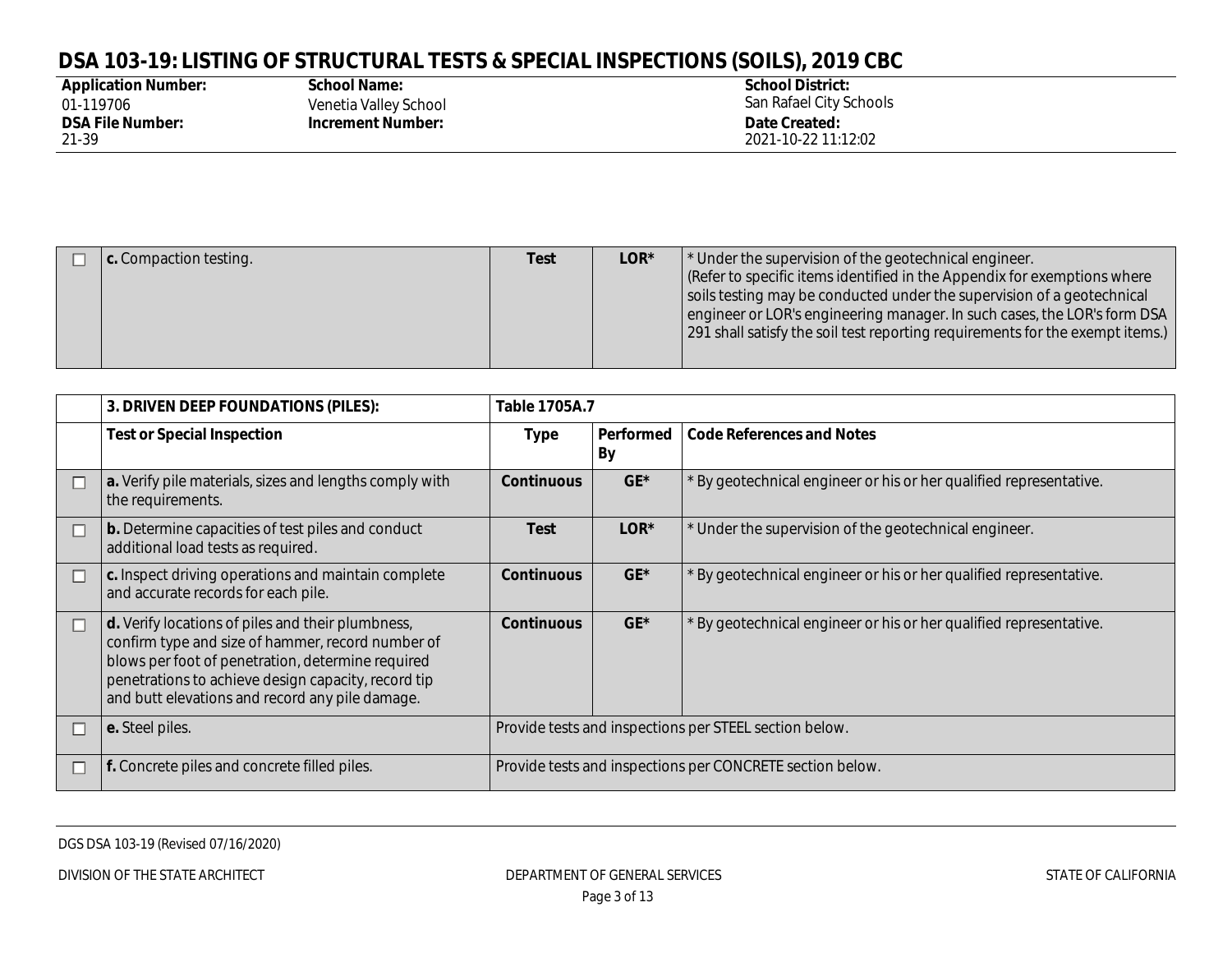| <b>Application Number:</b> |
|----------------------------|
| 01-119706                  |
| <b>DSA File Number:</b>    |
| 21-39                      |

**School Name:** Venetia Valley School **Increment Number: Date Created:** 

**School District:** San Rafael City Schools 2021-10-22 11:12:02

|  | If $\vert$ g. For specialty piles, perform additional inspections<br>as determined by the registered design professional in<br>responsible charge. |  |  | <sup>1</sup> As defined on drawings or specifications. |
|--|----------------------------------------------------------------------------------------------------------------------------------------------------|--|--|--------------------------------------------------------|
|--|----------------------------------------------------------------------------------------------------------------------------------------------------|--|--|--------------------------------------------------------|

| 4. CAST-IN-PLACE DEEP FOUNDATIONS (PIERS):                                                                                                                                     | Table 1705A.8                                             |                 |                                                                                                     |  |
|--------------------------------------------------------------------------------------------------------------------------------------------------------------------------------|-----------------------------------------------------------|-----------------|-----------------------------------------------------------------------------------------------------|--|
| <b>Test or Special Inspection</b>                                                                                                                                              | <b>Type</b>                                               | Performed<br>By | <b>Code References and Notes</b>                                                                    |  |
| a. Inspect drilling operations and maintain complete<br>and accurate records for each pier.                                                                                    | <b>Continuous</b>                                         | $GE^*$          | By geotechnical engineer or his or her qualified representative.<br>(See Appendix for exemptions.)  |  |
| b. Verify pier locations, diameters, plumbness, bell<br>diameters (if applicable), lengths and embedment into<br>bedrock (if applicable); record concrete or grout<br>volumes. | <b>Continuous</b>                                         | $GE^*$          | 'By geotechnical engineer or his or her qualified representative.<br>(See Appendix for exemptions.) |  |
| c. Confirm adequate end strata bearing capacity.                                                                                                                               | <b>Continuous</b>                                         | $GE^*$          | By geotechnical engineer or his or her qualified representative.<br>(See Appendix for exemptions.)  |  |
| d. Concrete piers.                                                                                                                                                             | Provide tests and inspections per CONCRETE section below. |                 |                                                                                                     |  |

|                         | ' 5. RETAINING WALLS:                                |                   |     |                                                                                                         |
|-------------------------|------------------------------------------------------|-------------------|-----|---------------------------------------------------------------------------------------------------------|
|                         | Test or Special Inspection                           | Type              | By  | Performed   Code References and Notes                                                                   |
| $\overline{\mathbf{v}}$ | a. Placement, compaction and inspection of backfill. | <b>Continuous</b> | GE* | 1705A.6.1. * By geotechnical engineer or his or her qualified<br>representative. (See Section 2 above). |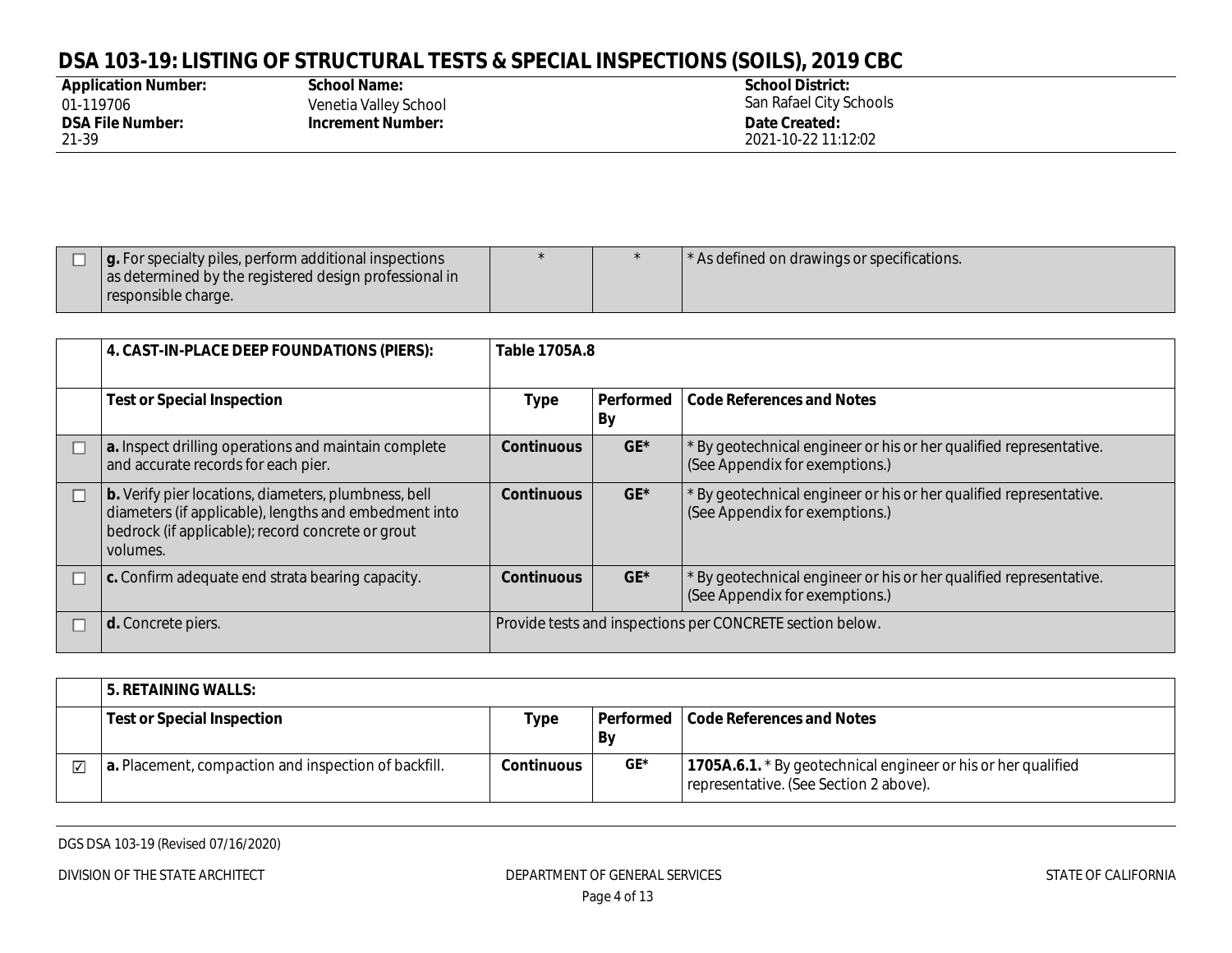| <b>Application Number:</b> |
|----------------------------|
| 01-119706                  |
| <b>DSA File Number:</b>    |
| 21-39                      |

**School Name:** Venetia Valley School **Increment Number: Date Created:** 

**School District:** San Rafael City Schools 2021-10-22 11:12:02

| b. Placement of soil reinforcement and/or drainage<br>devices.                        | <b>Continuous</b>                                         | $GE*$ | By geotechnical engineer or his or her qualified representative.                       |  |
|---------------------------------------------------------------------------------------|-----------------------------------------------------------|-------|----------------------------------------------------------------------------------------|--|
| c. Segmental retaining walls; inspect placement of<br>units, dowels, connectors, etc. | <b>Continuous</b>                                         | $GE*$ | By geotechnical engineer or his or her qualified representative.<br>l See DSA IR 16-3. |  |
| d. Concrete retaining walls.                                                          | Provide tests and inspections per CONCRETE section below. |       |                                                                                        |  |
| e. Masonry retaining walls.                                                           | Provide tests and inspections per MASONRY section below.  |       |                                                                                        |  |

| <b>6. OTHER SOILS:</b>                    |                   |                 |                                                                                                                                                                                                                                                                           |
|-------------------------------------------|-------------------|-----------------|---------------------------------------------------------------------------------------------------------------------------------------------------------------------------------------------------------------------------------------------------------------------------|
| <b>Test or Special Inspection</b>         | Type              | Performed<br>By | <b>Code References and Notes</b>                                                                                                                                                                                                                                          |
| a. Soil Improvements                      | <b>Test</b>       | $GE*$           | Submit a comprehensive report documenting final soil improvements<br>constructed, construction observation and the results of the confirmation<br>testing and analysis to CGS for final acceptance.<br>* By geotechnical engineer or his or her qualified representative. |
| <b>b.</b> Inspection of Soil Improvements | <b>Continuous</b> | GE*             | By geotechnical engineer or his or her qualified representative.                                                                                                                                                                                                          |
| ۱c.                                       |                   |                 |                                                                                                                                                                                                                                                                           |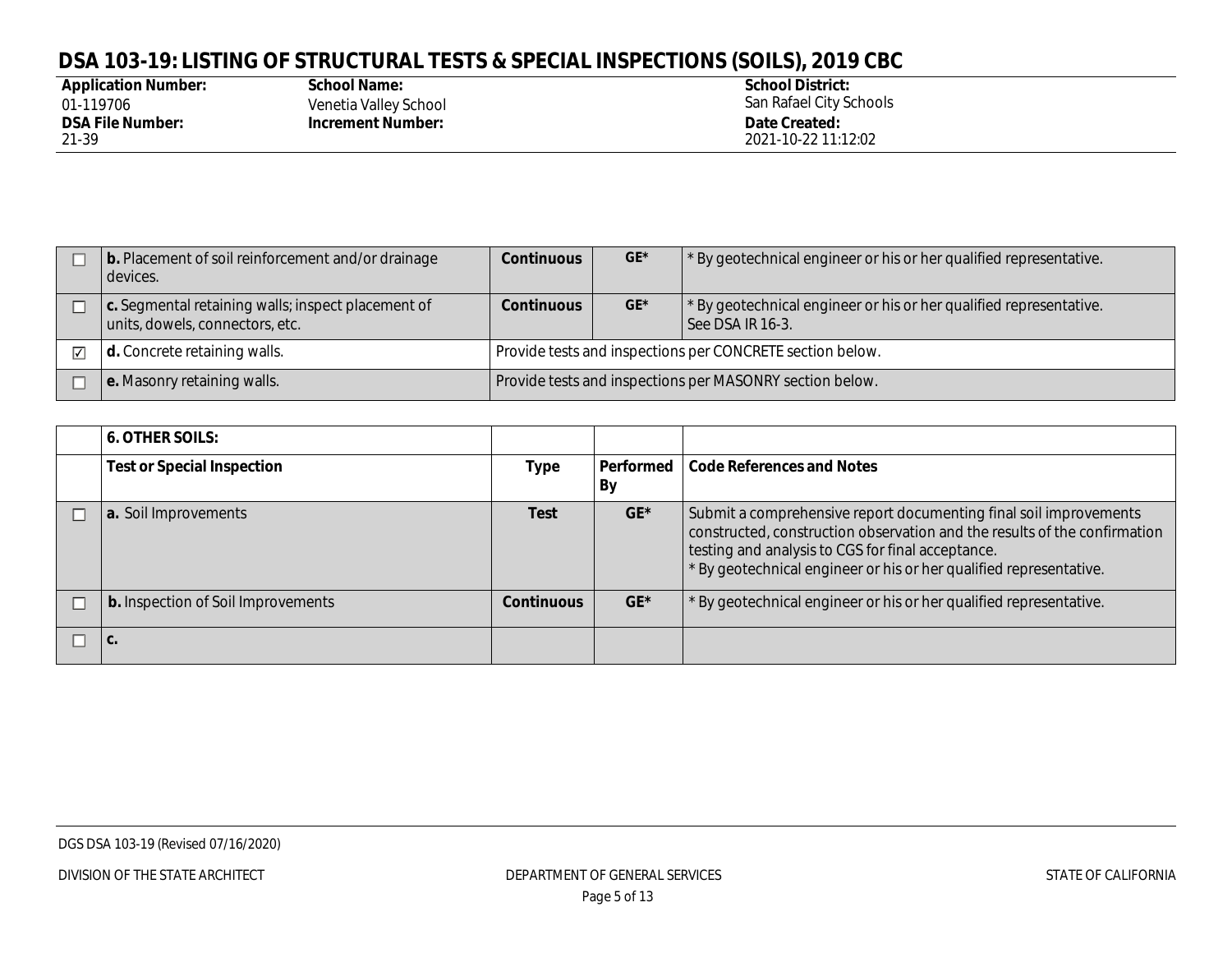**Table 1705A.3; ACI 318-14 Sections 26.12 & 26.13**

| <b>Application Number:</b> | <b>School Name:</b>      | <b>School District:</b> |
|----------------------------|--------------------------|-------------------------|
| 01-119706                  | Venetia Valley School    | San Rafael City Schools |
| <b>DSA File Number:</b>    | <b>Increment Number:</b> | Date Created:           |
| 21-39                      |                          | 2021-10-22 11:12:02     |

|                         | 7. CAST-IN-PLACE CONCRETE                                                                                                                                          |                  |                                                                                          |                                                                                                                                                                                                                                       |  |
|-------------------------|--------------------------------------------------------------------------------------------------------------------------------------------------------------------|------------------|------------------------------------------------------------------------------------------|---------------------------------------------------------------------------------------------------------------------------------------------------------------------------------------------------------------------------------------|--|
|                         | <b>Test or Special Inspection</b>                                                                                                                                  | <b>Type</b>      | Performed<br>By                                                                          | <b>Code References and Notes</b>                                                                                                                                                                                                      |  |
|                         | <b>Material Verification and Testing:</b>                                                                                                                          |                  |                                                                                          |                                                                                                                                                                                                                                       |  |
| ⊽                       | a. Verify use of required design mix.                                                                                                                              | Periodic         | SI                                                                                       | Table 1705A.3 Item 5, 1910A.1.                                                                                                                                                                                                        |  |
| $\overline{\mathbf{v}}$ | <b>b.</b> Identifiy, sample, and test reinforcing steel.                                                                                                           | <b>Test</b>      | <b>LOR</b>                                                                               | 1910A.2; ACI 318-14 Section 26.6.1.2; DSA IR 17-10. (See Appendix for<br>exemptions.)                                                                                                                                                 |  |
| $\overline{\checkmark}$ | c. During concrete placement, fabricate specimens<br>for strength tests, perform slump and air content<br>tests, and determine the temperature of the<br>concrete. | Test             | <b>LOR</b>                                                                               | <b>Table 1705A.3 Item 6: ACI 318-14 Sections 26.5 &amp; 26.12.</b>                                                                                                                                                                    |  |
| $\overline{\checkmark}$ | <b>d.</b> Test concrete $(fc)$ .                                                                                                                                   | Test             | <b>LOR</b>                                                                               | 1905A.1.15; ACI 318-14 Section 26.12.                                                                                                                                                                                                 |  |
|                         | Inspection:                                                                                                                                                        |                  |                                                                                          |                                                                                                                                                                                                                                       |  |
| $\sqrt{}$               | e. Batch plant inspection: Periodic                                                                                                                                | <b>See Notes</b> | <b>SI</b>                                                                                | Default of 'Continuous' per 1705A.3.3. If approved by DSA, batch plant<br>inspection may be reduced to 'Periodic' subject to requirements in<br>Section 1705A.3.3.1, or eliminated per 1705A.3.3.2. (See Appendix for<br>exemptions.) |  |
|                         | f. Welding of reinforcing steel.                                                                                                                                   |                  | Provide special inspection per STEEL, Category 19.1(d) & (e) and/or 19.2(g) & (h) below. |                                                                                                                                                                                                                                       |  |

**8. PRESTRESSED / POST-TENSIONED CONCRETE (in addition to Cast-in-Place Concrete tests and inspections):**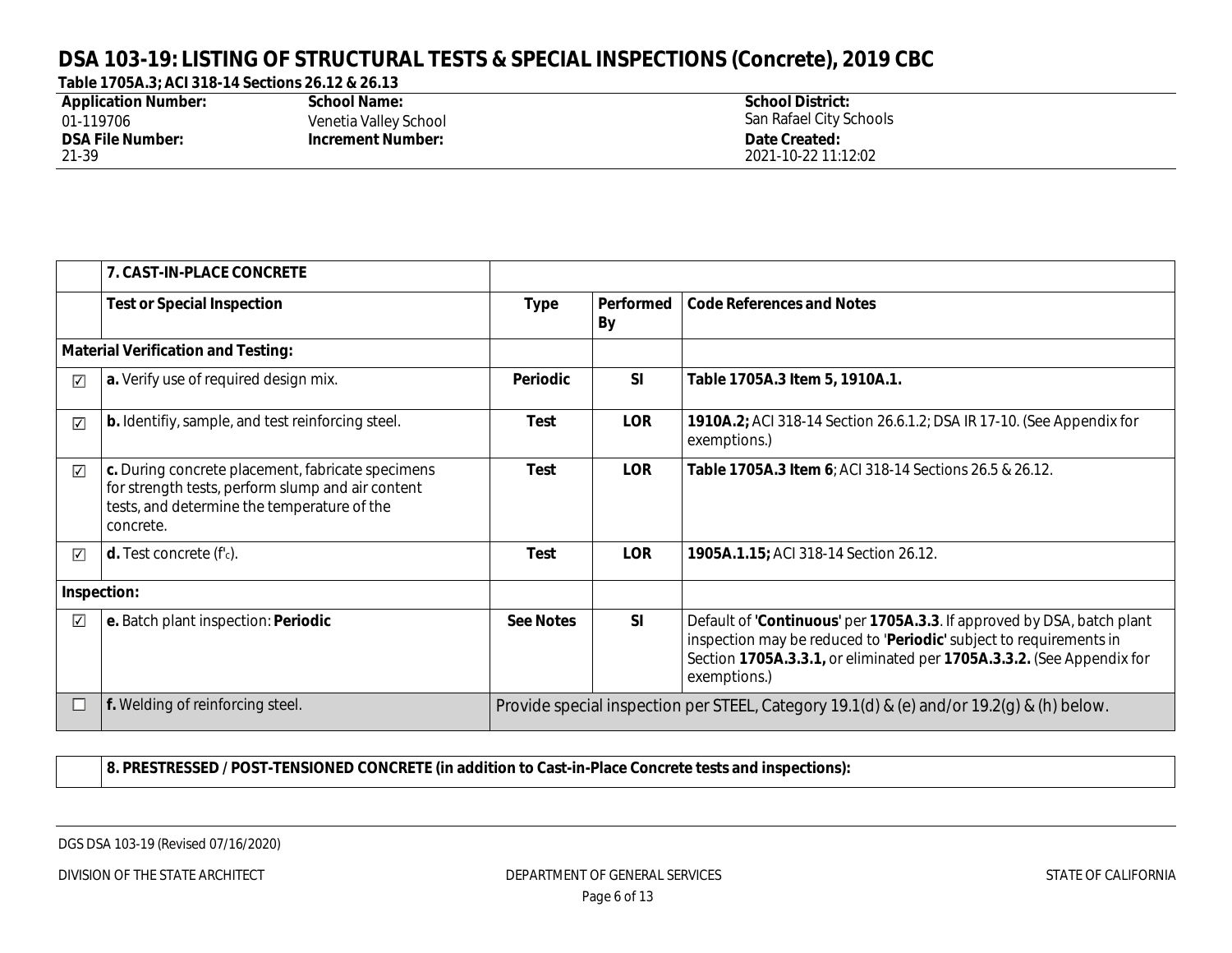**Table 1705A.3; ACI 318-14 Sections 26.12 & 26.13**

| <b>Application Number:</b> | <b>School Name:</b>      | <b>School District:</b> |
|----------------------------|--------------------------|-------------------------|
| 01-119706                  | Venetia Valley School    | San Rafael City Schools |
| <b>DSA File Number:</b>    | <b>Increment Number:</b> | Date Created:           |
| 21-39                      |                          | 2021-10-22 11:12:02     |

| <b>Test or Special Inspection</b>                                                                                   | <b>Type</b>       | Performed<br>By | Code References and Notes                                                                                  |
|---------------------------------------------------------------------------------------------------------------------|-------------------|-----------------|------------------------------------------------------------------------------------------------------------|
| a. Sample and test prestressing tendons and<br>anchorages.                                                          | Test              | <b>LOR</b>      | 1705A.3.4, 1910A.3                                                                                         |
| b. Inspect placement of prestressing tendons.                                                                       | <b>Periodic</b>   | <b>SI</b>       | 1705A.3.4, Table 1705A.3 Items 1 & 9.                                                                      |
| $\vert$ c. Verify in-situ concrete strength prior to stressing<br>of post-tensioning tendons.                       | <b>Periodic</b>   | <b>SI</b>       | Table 1705A.3 Item 11. Special inspector to verify specified concrete<br>strength test prior to stressing. |
| d. Inspect application of post-tensioning or<br>prestressing forces and grouting of bonded<br>prestressing tendons. | <b>Continuous</b> | <b>SI</b>       | 1705A.3.4, Table 1705A.3 Item 9; ACI 318-14 Section 26.13                                                  |

| 9. PRECAST CONCRETE (in addition to Cast-in-Place Concrete tests and inspections):            |                   |           |                                                                                       |  |  |
|-----------------------------------------------------------------------------------------------|-------------------|-----------|---------------------------------------------------------------------------------------|--|--|
| <b>Test or Special Inspection</b><br>  Performed<br>Code References and Notes<br>Type<br>  By |                   |           |                                                                                       |  |  |
| a. Inspect fabrication of precast concrete members.                                           | <b>Continuous</b> | <b>SI</b> | ACI 318-14 Section 26.13.                                                             |  |  |
| b. Inspect erection of precast concrete members.                                              | <b>Periodic</b>   | $SI^*$    | Table 1705A.3 Item 10. * May be performed by PI when specifically<br>approved by DSA. |  |  |

| 10. SHOTCRETE (in addition to Cast-in-Place Concrete tests and inspections): |      |    |                                       |  |
|------------------------------------------------------------------------------|------|----|---------------------------------------|--|
| Test or Special Inspection                                                   | Type | By | Performed   Code References and Notes |  |

DGS DSA 103-19 (Revised 07/16/2020)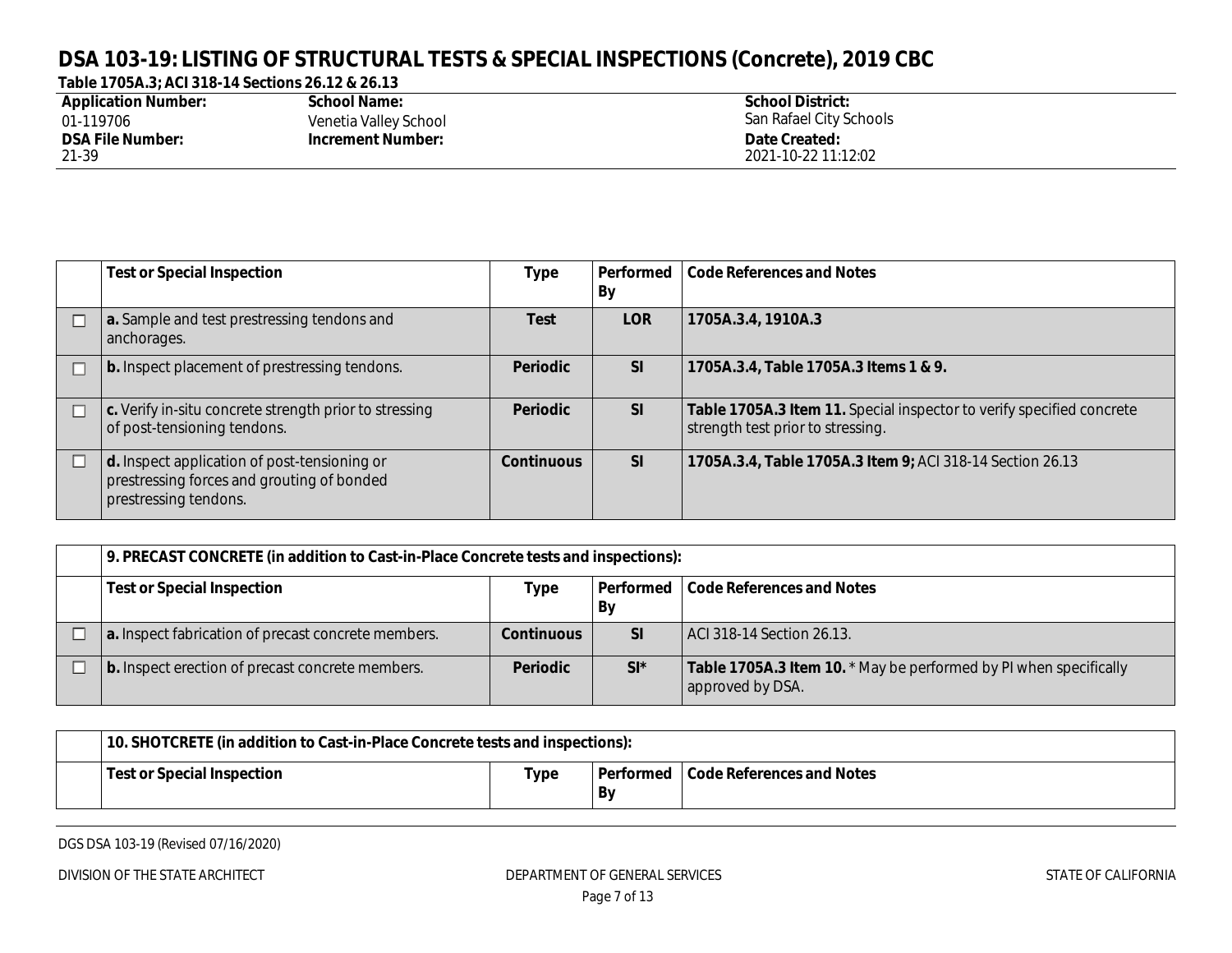#### **Table 1705A.3; ACI 318-14 Sections 26.12 & 26.13**

| <b>Application Number:</b> | School Name:             | <b>School District:</b> |
|----------------------------|--------------------------|-------------------------|
| 01-119706                  | Venetia Valley School    | San Rafael City Schools |
| <b>DSA File Number:</b>    | <b>Increment Number:</b> | Date Created:           |
| 21-39                      |                          | 2021-10-22 11:12:02     |

| a. Inspect shotcrete placement for proper<br>application techniques. | <b>Continuous</b> | <b>SI</b>  | 1705A.19, Table 1705A.3 Item 7, 1908A.6, 1908A.7, 1908A.8,<br>1908A.9, 1908A.11, 1908A.12. See ACI 506.2-13 Section 3.4,<br>ACI 506R-16. |
|----------------------------------------------------------------------|-------------------|------------|------------------------------------------------------------------------------------------------------------------------------------------|
| $\vert$ b. Sample and test shotcrete ( $f_c$ ).                      | <b>Test</b>       | <b>LOR</b> | 1908A.5, 1908A.10.                                                                                                                       |

| 11. POST-INSTALLED ANCHORS:                       |                  |                 |                                                                                                                                                                                                                                    |
|---------------------------------------------------|------------------|-----------------|------------------------------------------------------------------------------------------------------------------------------------------------------------------------------------------------------------------------------------|
| <b>Test or Special Inspection</b>                 | Type             | Performed<br>By | Code References and Notes                                                                                                                                                                                                          |
| a. Inspect installation of post-installed anchors | <b>See Notes</b> | $SI^*$          | 1617A.1.19, Table 1705A.3 Item 4a (Continuous) & 4b (Periodic),<br>1705A.3.8 (See Appendix for exemptions). ACI 318-14 Sections 17.8 &<br>26.13. * May be performed by the project inspector when specifically<br>approved by DSA. |
| $\vert$ b. Test post-installed anchors.           | Test             | <b>LOR</b>      | 1910A.5. (See Appendix for exemptions.)                                                                                                                                                                                            |

| <b>12. OTHER CONCRETE:</b>        |      |    |                                       |
|-----------------------------------|------|----|---------------------------------------|
| <b>Test or Special Inspection</b> | Type | By | Performed   Code References and Notes |
| а.                                |      |    |                                       |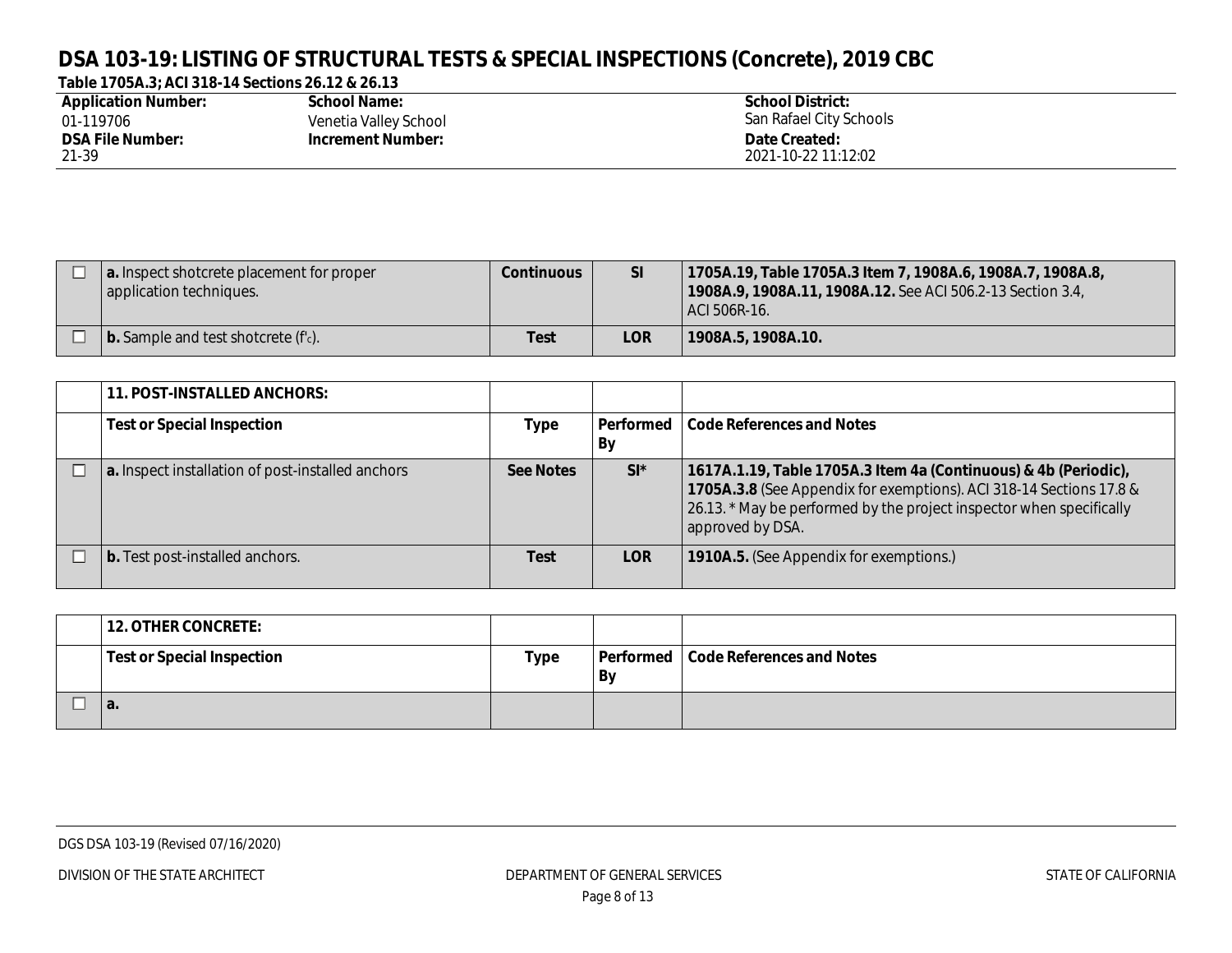#### **Appendix: Work Exempt from DSA Requirements for Structural Tests / Special Inspections**

| <b>Application Number:</b> | <b>School Name:</b>      | <b>School District:</b> |
|----------------------------|--------------------------|-------------------------|
| 01-119706                  | Venetia Valley School    | San Rafael City Schools |
| <b>DSA File Number:</b>    | <b>Increment Number:</b> | Date Created:           |
| 21-39                      |                          | 2021-10-22 11:12:02     |

Exempt items given in DSA IR A-22 or the 2019 CBC (including DSA amendments) and those items identified below with a check mark by the design professional are NOT subject to DSA requirements for the structural tests **/** special inspections noted. **Items marked as exempt shall be identified on the approved construction documents**. The project inspector shall verify all construction complies with the approved construction documents.

|            | SOILS:                                                                                                                                                                                                                                                                                                                                                                                                                                                                                                                                                                                                                                                                   |
|------------|--------------------------------------------------------------------------------------------------------------------------------------------------------------------------------------------------------------------------------------------------------------------------------------------------------------------------------------------------------------------------------------------------------------------------------------------------------------------------------------------------------------------------------------------------------------------------------------------------------------------------------------------------------------------------|
|            | 1. Deep foundations acting as a cantilever footing designed based on minimum allowable pressures per CBC Table 1806A.2 and having no<br>geotechnical report for the following cases: A) free standing sign or scoreboard, B) cell or antenna towers and poles less than 35'-0" tall (e.g., lighting<br>poles, flag poles, poles supporting open mesh fences, etc.), C) single-story structure with dead load less than 5 psf (e.g., open fabric shade structure),<br>or D) covered walkway structure with an apex height less than 10'-0" above adjacent grade.                                                                                                          |
| $\sqrt{2}$ | 2. Shallow foundations, etc. are exempt from special inspections and testing by a Geotechnical Engineer for the following cases: A) buildings without<br>a geotechnical report and meeting the exception item #1 criteria in CBC Section 1803A.2 supported by native soil (any excavation depth) or fill soil<br>(not exceeding 12" depth per CBC Section 1804A.6), B) soil scarification/recompaction not exceeding 12" depth, C) native or fill soil supporting<br>exterior non-structural flatwork (e.g., sidewalks, site concrete ramps, site stairs, parking lots, driveways, etc.), D) unpaved landscaping and playground<br>areas, or E) utility trench backfill. |

|   | CONCRETE/MASONRY:                                                                                                                                                                                                                                                                                                                                      |
|---|--------------------------------------------------------------------------------------------------------------------------------------------------------------------------------------------------------------------------------------------------------------------------------------------------------------------------------------------------------|
|   | 1. Post-installed anchors for the following: A) exempt non-structural components (e.g., mechanical, electrical, plumbing equipment - see<br>  item 7 for "Welding") given in CBC Section 1617A.1.18 (which replaces ASCE 7-16, Section 13.1.4) or B) interior nonstructural wall<br>partitions meeting criteria listed in exempt item 3 for "Welding." |
| ☑ | 2. Concrete batch plant inspection is not required for items given in CBC Section 1705A.3.3.2 subject to the requirements and limitations<br>in that section.                                                                                                                                                                                          |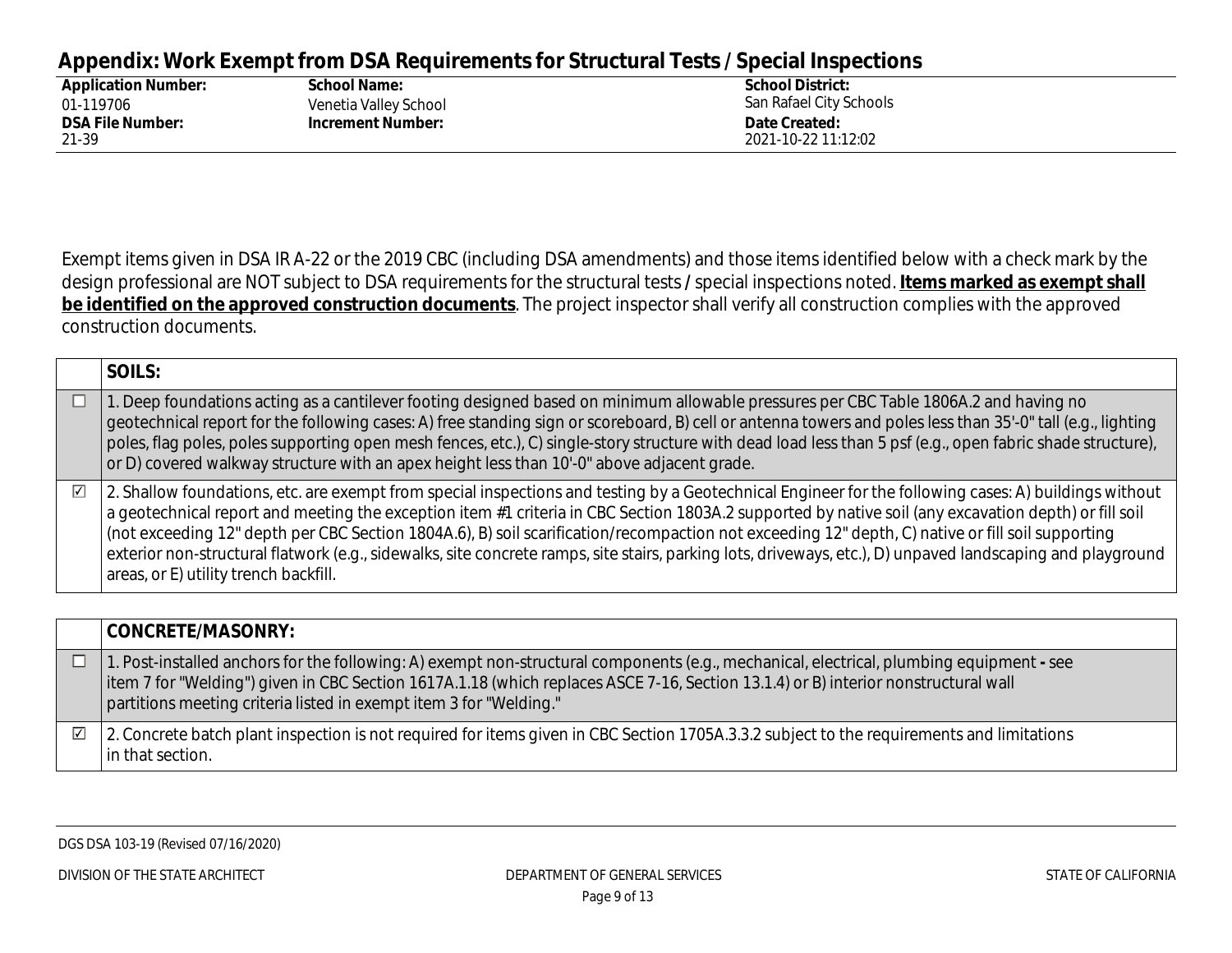# **Appendix: Work Exempt from DSA Requirements for Structural Tests / Special Inspections**

| <b>Application Number:</b> | <b>School Name:</b>   | <b>School District:</b> |
|----------------------------|-----------------------|-------------------------|
| 01-119706                  | Venetia Valley School | San Rafael City Schools |
| <b>DSA File Number:</b>    | Increment Number:     | Date Created:           |
| 21-39                      |                       | 2021-10-22 11:12:02     |

|            | 1. S. Non-bearing non-shear masonry walls may be exempt from certain DSA masonry testing and special inspection items as allowed per DSA<br>IR 21-1.16. Refer to construction documents for specific exemptions accordingly for each applicable wall condition. |  |
|------------|-----------------------------------------------------------------------------------------------------------------------------------------------------------------------------------------------------------------------------------------------------------------|--|
|            | $\Box$   4. Epoxy shear dowels in site flatwork and/or other non-structural concrete.                                                                                                                                                                           |  |
| $\sqrt{ }$ | 5. Testing of reinforcing bars is not required for items given in CBC Section 1910A.2 subject to the requirements and limitations<br>In that section.                                                                                                           |  |

|        | Welding:                                                                                                                                                                                                                                                                                                                                                                                                                                                                                                         |
|--------|------------------------------------------------------------------------------------------------------------------------------------------------------------------------------------------------------------------------------------------------------------------------------------------------------------------------------------------------------------------------------------------------------------------------------------------------------------------------------------------------------------------|
| $\Box$ | 1. Solid-clad and open-mesh gates with maximum leaf span or rolling section for rolling gates of 10' and apex height less than 8'-0" above lowest<br>adjacent grade. When located above circulation or occupied space below, these gates are not located within 1.5x gate/fence height (max 8'-0") to the<br>edge of floor or roof.                                                                                                                                                                              |
| $\Box$ | 2. Handrails, quardrails, and modular or relocatable ramps associated with walking surfaces less than 30" above adjacent grade (excluding post base<br>connections per the 'Exception' language in Section 1705A.2.1); fillet welds shall not be ground flush.                                                                                                                                                                                                                                                   |
| $\Box$ | 3. Non-structural interior cold-formed steel framing spanning less than 15'-0", such as in interior partitions, interior soffits, etc. supporting only self<br>weight and light-weight finishes or adhered tile, masonry, stone, or terra cotta veneer no more than 5/8" thickness and apex less than 20'-0" in height<br>and not over an exit way. Maximum tributary load to a member shall not exceed the equivalent of that occurring from a 10'x10' opening in a 15' tall<br>wall for a header or king stud. |
| $\Box$ | 4. Manufactured support frames and curbs using hot rolled or cold-formed steel (i.e., light gauge) for mechanical, electrical, or plumbing equipment<br>weighing less than 2000# (equipment only) (connections of such frames to superstructure elements using welding will require special inspection as<br>noted in selected item(s) for Sections 19, 19.1 and/or 19.2 of listing above).                                                                                                                      |
| $\Box$ | 5. Manufactured components (e.g., Tolco, B-Line, Afcon, etc.) for mechanical, electrical, or plumbing hanger support and bracing (connections of such<br>components to superstructure elements using welding will require special inspection as noted in selected item(s) for Sections 19, 19.1 and/or 19.2 of<br>listing above).                                                                                                                                                                                |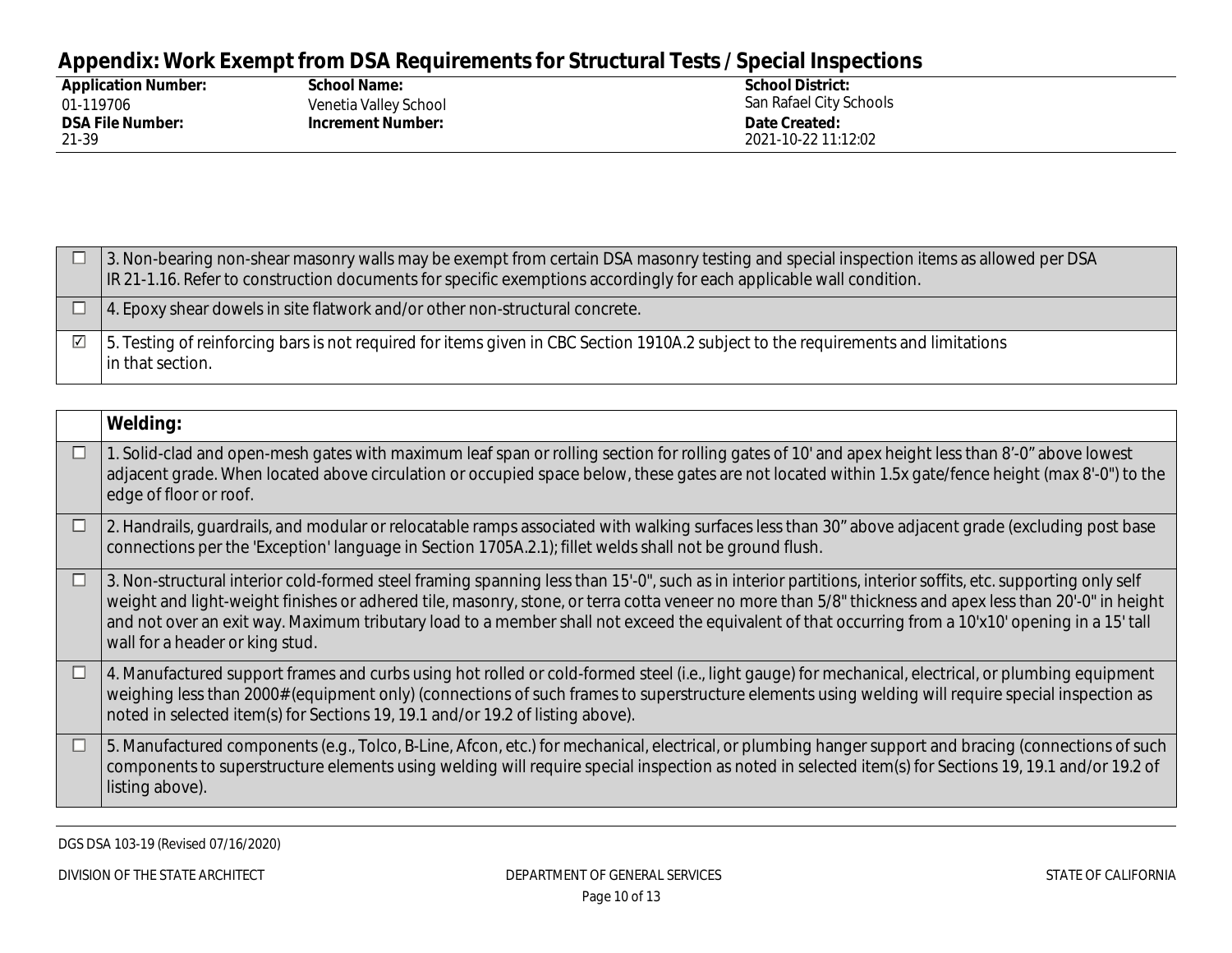# **Appendix: Work Exempt from DSA Requirements for Structural Tests / Special Inspections**

| <b>Application Number:</b> | <b>School Name:</b>      | <b>School District:</b> |
|----------------------------|--------------------------|-------------------------|
| 01-119706                  | Venetia Valley School    | San Rafael City Schools |
| <b>DSA File Number:</b>    | <b>Increment Number:</b> | Date Created:           |
| 21-39                      |                          | 2021-10-22 11:12:02     |

| 6. TV Brackets, projector mounts with a valid listing (see DSA IR A-5) and recreational equipment (e.g., playground structures, basketball backstops,<br>etc.) (connections of such elements to superstructure elements using welding will require special inspection as noted in selected item(s) for section<br>19, 19.1 and/or 19.2 located in the Steel/Aluminum category).                                            |
|----------------------------------------------------------------------------------------------------------------------------------------------------------------------------------------------------------------------------------------------------------------------------------------------------------------------------------------------------------------------------------------------------------------------------|
| 7. Any support for exempt non-structural components given in CBC Section 1617A.1.18 (which replaces ASCE 7-16, Section 13.1.4) meeting the<br>  following: A) when supported on a floor/roof, <400# and resulting composite center of mass (including component's center of mass) ≤4' above<br>  supporting floor/roof, B) when hung from a wall or roof/floor, <20# for discrete units or <5 plf for distributed systems. |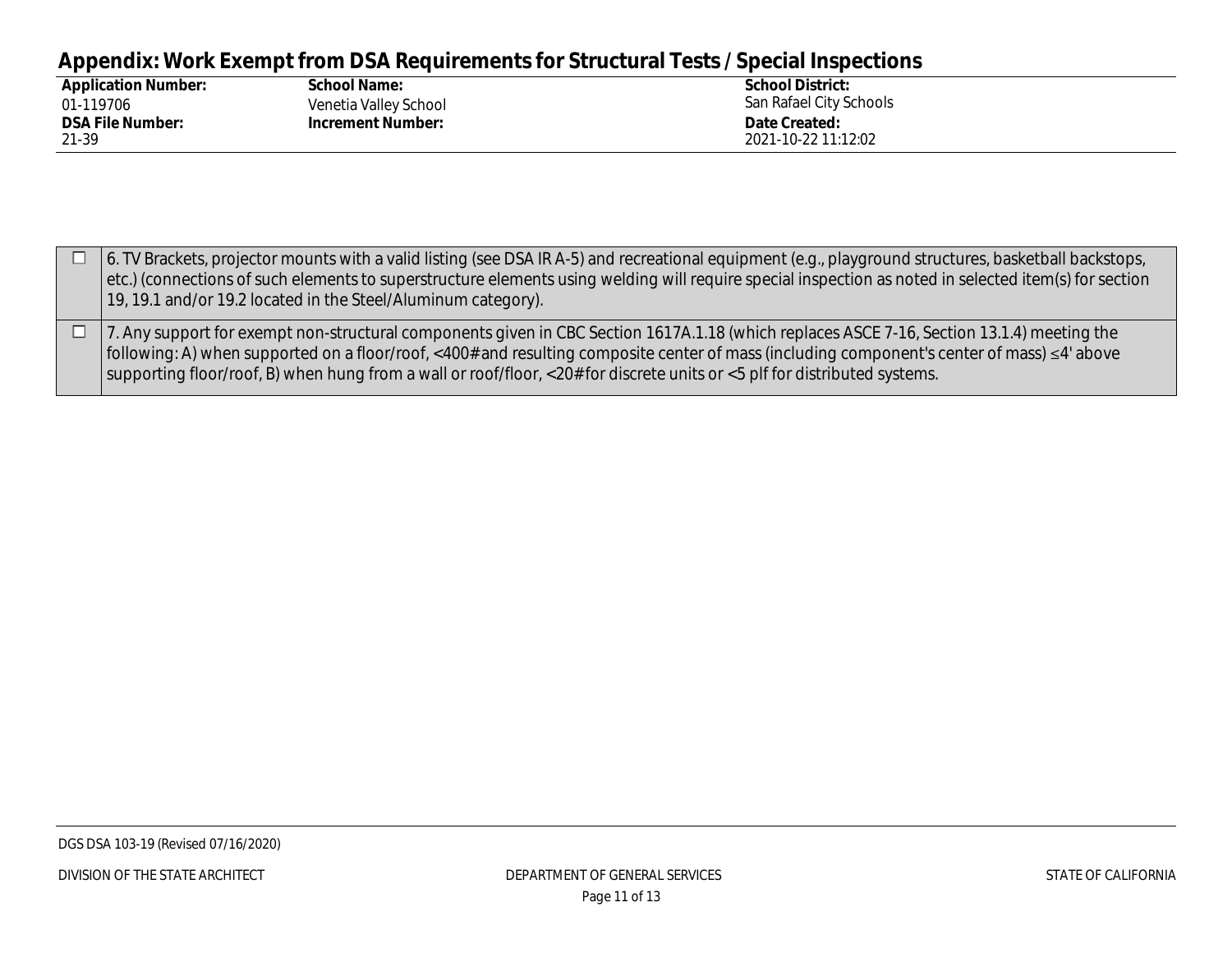| <b>Application Number:</b> |
|----------------------------|
| 01-119706                  |
| <b>DSA File Number:</b>    |
| 21-39                      |

**School Name:** Venetia Valley School **Increment Number: Date Created:** 

**School District:** San Rafael City Schools 2021-10-22 11:12:02

**Name of Architect or Engineer in general responsible charge:**

Robert Simons

**Name of Structural Engineer (When structural design has been delegated):**

**Signature of Architect or Structural Engineer: now and Date:** Date:

Date: 10/22/21

Robert M. Simons

**Note:** To facilitate DSA electronic mark-ups and identification stamp application, DSA recommends against using secured electronic or digital signatures.

|             | <b>DSA STAMP</b>                                           |
|-------------|------------------------------------------------------------|
|             | <b>IDENTIFICATION STAMP</b><br>DIV. OF THE STATE ARCHITECT |
|             | APP: 01-119706 INC:<br><b>REVIEWED FOR</b>                 |
| DATE:       | 10/27/2021                                                 |
| SS <i>⊽</i> | <b>PFLSNTT</b><br>ACS <sub>I</sub>                         |